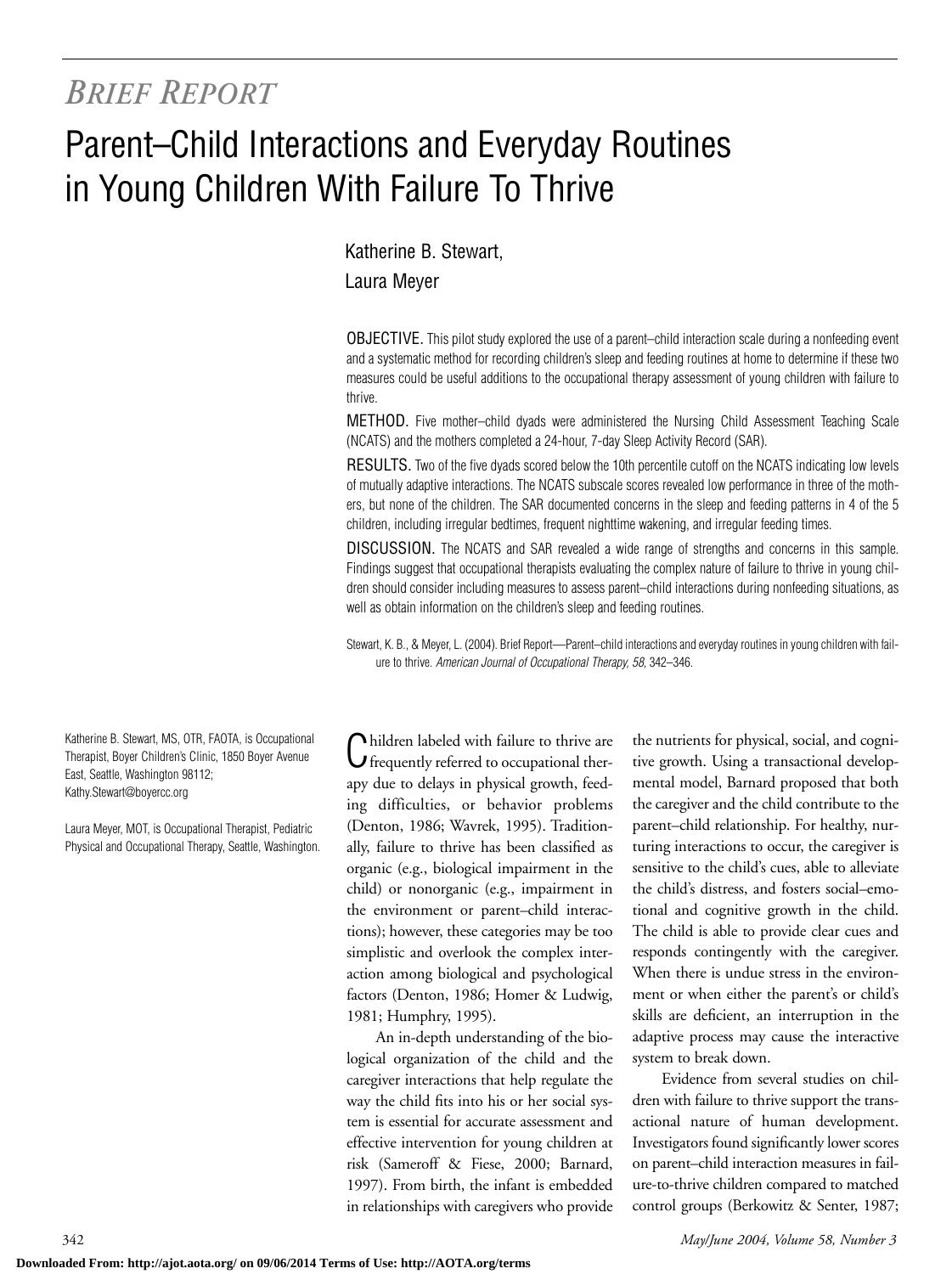Lobo, Barnard, Coombs, 1992). Lobo, Barnard, and Coombs conducted a study using the Nursing Child Assessment Feeding Scale (NCAFS) (Sumner & Spietz, 1994a) and the Nursing Child Assessment Teaching Scale (NCATS) (Sumner & Spietz, 1994b) to examine the mutually adaptive dialogue of 12 mothers and their infants with failure to thrive. The parent–infant dyads in the nonorganic failure to thrive group  $(n = 5)$  scored significantly lower on the NCAFS than the normal control group ( $n = 17$ ) ( $Z = 1.9625$ ;  $p = 0.0497$ ). The mothers' subscale scores of Social-Emotional Growth Fostering and Cognitive Growth Fostering revealed the most concerns. On the NCATS, there were no significant differences in performance between the groups. However, the NCATS scores showed a similar pattern to the NCAFS scores, including low Social-Emotional and Cognitive Growth Fostering scores in the mothers with infants in the nonorganic failure to thrive group. These findings are noteworthy, but must be interpreted with caution due to the small comparison group used in this study. Also, since this study included only infants less than 12 months, there were no data on interaction patterns in young children ages 12–36 months with failure to thrive.

Sullivan (1991) compared the effect of two different interventions (Calorie Management vs. Mother-Child Interaction) on the weight of children ages 12–36 months with failure to thrive and the interactive behaviors of 10 mother–child dyads. In the group that received the mother-child interaction intervention, the children demonstrated greater weight gain and the mothers scored better on the Social-Emotional Growth Fostering subscale of the NCATS than the group who received the intervention that focused on nutritional intake. Although the small sample size in Sullivan's study limits generalizability of the results, these findings support the notion that early intervention to promote healthy mother– child interactions may help improve parenting skills and child outcomes in young children with failure to thrive.

Kellegrew (2000) studied the daily routines in families of children with disabilities and concluded that occupational therapy services based on an ecocultural view of the family may help mothers gain a better understanding of children's occupational potential and create home routines that promote development. Two everyday childhood routines that are influenced by parent–child interaction are mealtime and bedtime. These routines often interconnect (Yoos, Kitzman, & Cole, 1999). When an infant or young child has failure to thrive, the feeding routines as well as the sleep patterns may be disrupted. Barnard (1999) stated, "Self-regulatory behaviors of eating, sleeping, waking, moving, reacting and responding have biological origin and are influenced by many environmental factors" (p. 13). The daily activities of waking up, going to sleep, eating and interacting with parents can be important regulators of an infant's biological clock. Parents help children learn to regulate their own basic biological rhythms through predictable routines and sensitive caregiving.

A number of studies on children with failure to thrive have examined parent– child interactions during feeding situations, but less information is available on parent–child interactions during nonfeeding activities. Parents and children in this population may already be experiencing disrupted interactions during mealtimes. A nonfeeding situation, therefore, may provide a more neutral context in which to assess parent–child interactions. Therefore, the purpose of this pilot study was to describe parent–child interactions during a nonfeeding event and the sleep and feeding routines in children age birth to 3 years with failure to thrive. Two research questions were addressed: (1) Do young children with failure to thrive and their primary caregivers perform significantly lower compared to the norms on a parent–child interaction measure during a nonfeeding situation? and (2) Does a 24-hour/7-day chart of the sleep and feeding routines reveal different patterns in children with failure to thrive compared to their peers without failure to thrive?

#### Method

#### *Research Design*

A case study design was implemented to describe the parent–child interactions during a nonfeeding situation and to document the sleep and feeding routines in a sample of young children with failure to thrive.

#### *Participants*

Participants were a convenience sample of mothers and children recruited by the investigators through a local network of occupational therapists, physical therapists, and nurses from early intervention programs, hospitals, and outpatient clinics in the greater Seattle-Tacoma area. After approval of this study from the university's institutional review board, the investigators asked the therapists and nurses to contact potential participants. Only those children ages birth to 3 years labeled with failure to thrive at the time of the study or who weighed below the 5th percentile within the last 6 months, per report of the referring therapist or nurse, were included in the study. Approximately 25 families were initially contacted through the local network of therapists and nurses. Five parents agreed to participate and signed informed consent forms before data collection began.

#### *Instruments*

*Nursing Child Assessment Teaching Scale (NCATS).* (Sumner & Spietz, 1994b). The NCATS includes 73 items organized around six constructs of parent–child interaction. Four subscales pertain to the caregiver: Sensitivity to Cues, Response to Child's Distress, Social–Emotional Growth Fostering, and Cognitive Growth Fostering. Two subscales pertain to the child: Clarity of Cues and Responsiveness to Caregiver. To administer the NCATS the examiner asks the caregiver to select one task from a standard list of developmental activities that her child has not yet learned, but is within the child's capability (e.g., hold onto rattle, pull a toy by a string, turn pages in a book, etc.). The caregiver is given the necessary task materials and asked to teach her child that task, taking as long as she wants. Higher total NCATS scores indicate a more mutually adaptive parent–child interaction system. Scores that fall below the 10th percentile of the normative database are considered "worrisome scores" and may indicate a significant disruption in parent–child interaction. In addition, subscale scores that

*The American Journal of Occupational Therapy* 343

**Downloaded From: http://ajot.aota.org/ on 09/06/2014 Terms of Use: http://AOTA.org/terms**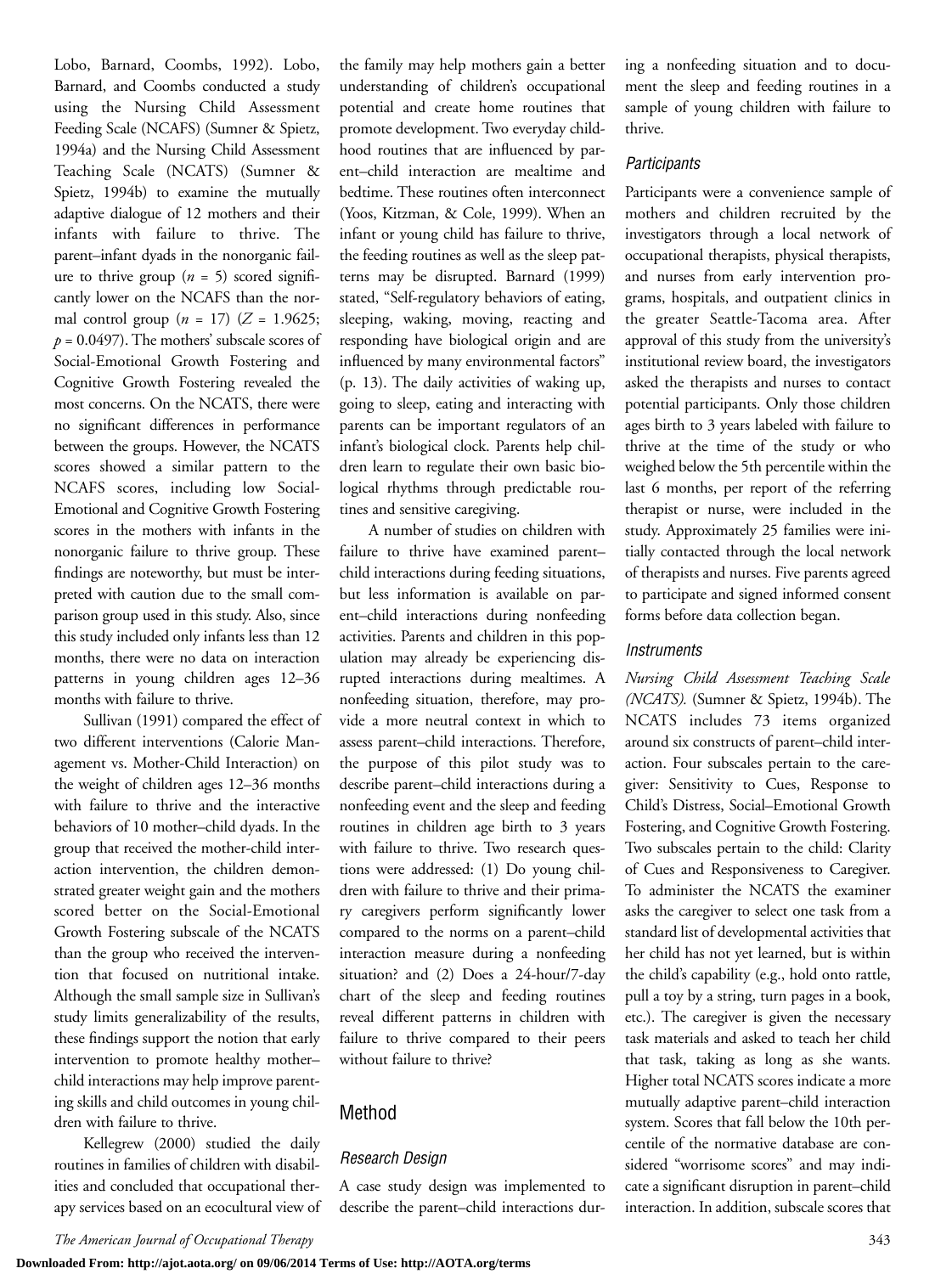fall at least one standard deviation (*SD*) below the normative mean are considered low scores and warrant further assessment.

Psychometric studies on the NCATS are reported in the manual. Internal consistency was evaluated using Cronbach coefficients and ranged from .50 on Clarity of Cues Subscale score to .87 on Overall Total score. Test–retest reliability estimates were high for the Total Parent score (.85) and lower for the Total Infant score (.55), suggesting greater stability for the parent scores than the infant scores. Concurrent validity studies revealed significant moderate correlation between the NCATS and the Home Observation for Measurement of the Environment (.41–.48; *p* < .01). There was also a significant concurrent association between the NCATS and the Bayley Mental and Psychomotor scores (.28–.46;  $p < .05$ ) (Bayley, 1969). Predictive validity studies suggest that there is a moderate correlation (.45–.55) between 24-month NCATS scores and cognitive scores at 60 months (Sumner & Spietz, 1994b).

*Sleep Activity Record (SAR).* The SAR was designed for caregivers to systematically record the frequency and duration of sleep and feeding behaviors in their children on a daytime–nighttime grid over a 7 day period. Clinicians use the normative data in the SAR manual (Barnard, 1999) to determine if there are concerns regarding the amount of sleep, frequency of feedings, and regularity of sleeping and feeding times. Regularity is defined in the SAR manual as events occurring within an hour of each other on consecutive days. Reliability and validity values are not reported in the SAR manual.

#### *Procedures*

Before data collection began, the investigators became certified on the administration and scoring of the NCATS and achieved the requirement of 90% interrater reliability on five videotaped parent–child interactions in order to use the NCATS for research. After parents gave permission to be contacted, the investigator (second author) called them to schedule time and location for the research visit. The same investigator conducted all the research visits and consistently followed the research protocol with each dyad. The protocol included introductions, consent forms, an overview of research visit, a brief interview with parents to obtain demographic data, administration and videotaping of NCATS, an explanation of the SAR and a 24-hour recall practice with the parent, and a phone call 3 days after the research visit to remind the parent to send the 7-day SAR data to the investigators. To control for examiner drift, each NCATS administration for this study was videotaped. The videotaped interactions of the third dyad were scored independently by the two investigators and 86% interrater reliability was achieved.

#### *Data Analysis*

The NCATS scores included six subscale scores, the caregiver total score, the child total score, contingency (responsiveness of caregiver and child to each other) scores, and the total caregiver–child score. The scores for each dyad were used to calculate z scores to determine how each dyad compared to the normative data reported in the test manual. The child's age and mother's ethnicity were used to determine which scores fell below the 10th percentile cutoff, indicating a concern.

Data from the SAR yielded average number of hours of sleep and feeding and average number of sleep and feeding segments in each 24-hour period over 7 consecutive days. The SAR data for each child were compared to norms published in the SAR manual (Barnard, 1999) and published normative sleep patterns (Jacklin, Snow, Gahart, & Maccoby, 1980).

#### **Table 1. Characteristics of Participants.**

|                                |                        | <b>Dyad</b>    |              |                     |                        |  |  |  |
|--------------------------------|------------------------|----------------|--------------|---------------------|------------------------|--|--|--|
| Variable                       | 1                      | $\overline{2}$ | 3            | 4                   | 5                      |  |  |  |
| Mother                         |                        |                |              |                     |                        |  |  |  |
| Age (years)                    | 38                     | 25             | 32           | 41                  | 38                     |  |  |  |
| Education (years)              | 18                     | 14             | 16           | 14                  | 18                     |  |  |  |
| Marital status                 | married                | married        | married      | single              | married                |  |  |  |
| Child                          |                        |                |              |                     |                        |  |  |  |
| Age (months)                   | 21                     | 3              | 12<br>female | 29<br>female        | 20<br>male             |  |  |  |
| Gender                         | male                   | female         |              |                     |                        |  |  |  |
| Parity                         | 4 <sup>a</sup>         |                |              | 5a                  | 2 <sup>a</sup>         |  |  |  |
| Gestation (weeks)              | 38                     | 39             | 39           | 32                  | 36                     |  |  |  |
| Method of feeding              | G-tube                 | bottle-fed     | breast-fed   | G-tube              | G-tube                 |  |  |  |
| Medical condition <sup>b</sup> | Licencephaly           | Congential     | Group B      | Reflux <sup>c</sup> | Twin-Twin <sup>d</sup> |  |  |  |
|                                | Polymicrogyri          | Hypotonia      | Strep        | Premature           | Cerebral               |  |  |  |
|                                | Cortical vision        | Reflux         |              |                     | Palsy                  |  |  |  |
|                                | impairment             |                |              |                     |                        |  |  |  |
|                                | <b>Nystagmus</b>       |                |              |                     |                        |  |  |  |
|                                | Reflux <sup>c</sup>    |                |              |                     |                        |  |  |  |
|                                | Twin-Twin <sup>d</sup> |                |              |                     |                        |  |  |  |

Note. a twin; b as reported by family; c gastroesophageal reflux; d twin to twin transfusion syndrome.

Results

Characteristics of the five mother-child dyads are described in Table 1. While the sample was fairly homogeneous with regard to maternal race (all Caucasian), age, education, and marital status, the sample varied substantially with regard to the children's ages, gender, parity, gestation, method of feeding, and medical conditions.

To address the first research question, the NCATS scores of the five dyads were compared to the norms published in the manual. See Table 2 for the NCATS norms and the dyad's scores. Dyads 4 and 5 obtained a total NCATS score greater than one *SD* below the mean, placing them at risk for interaction difficulties. These two dyads scored below the 10th percentile cutoff, indicating need for further follow-up regarding parent–child interaction issues. The mothers of the 3 G-tube (gastrostomy tube)-fed children (Dyads 1, 4, and 5) scored greater than one *SD* below the mean on one or more of the caregiver subscales. Interestingly, all 5 of the children performed within normal limits on the child subscales.

To address the second research question, the data from the SAR were analyzed for each child and compared to the published norms on sleep and feeding patterns in young children. The mothers in Dyads 1 and 3 expressed concern regarding their children's sleep patterns. However, data on the SAR revealed that four out of the five children (Dyads 1, 3, 4, 5) had irregular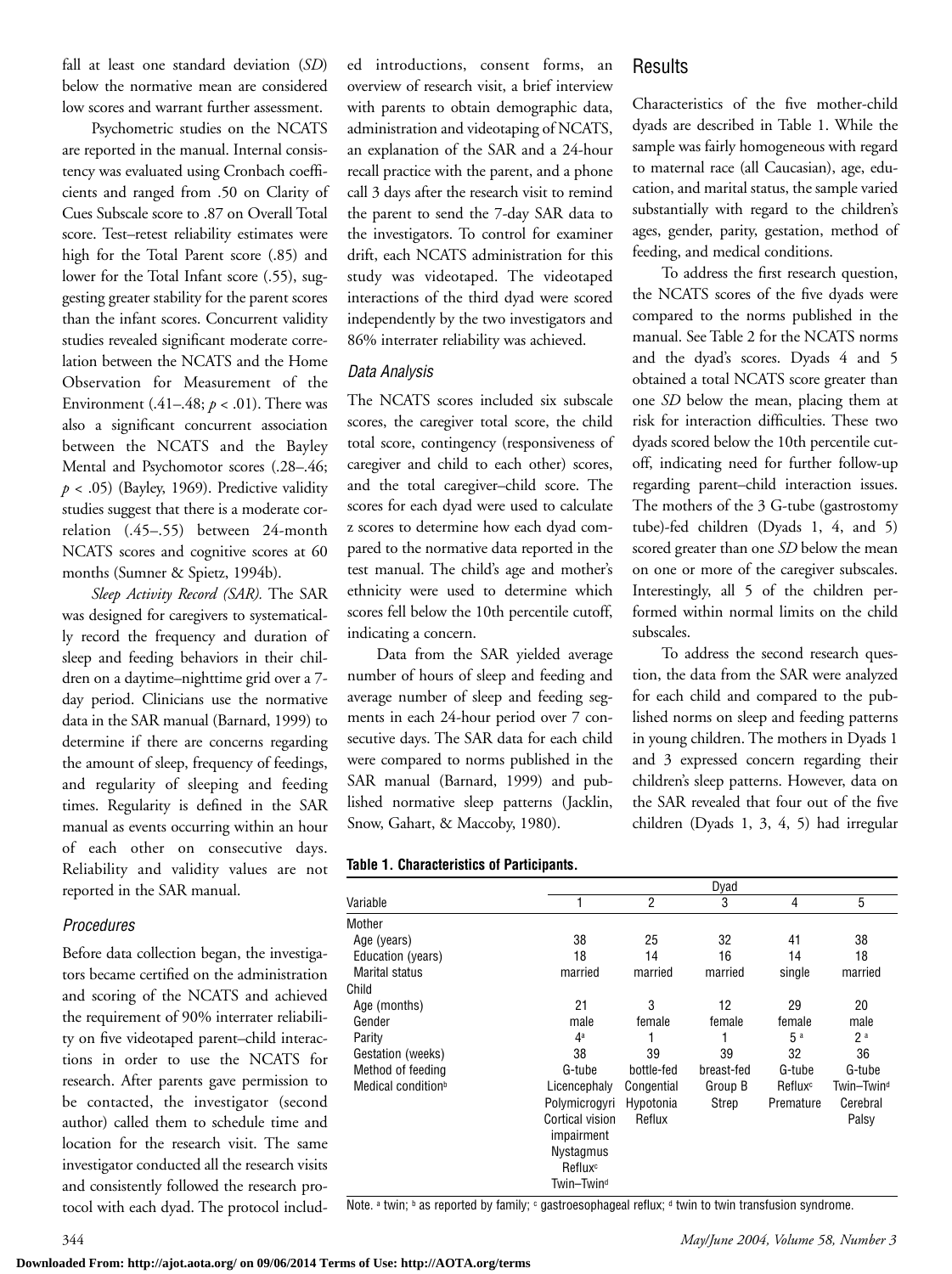|  |  | Table 2. Nursing Child Assessment Teaching Scale (NCAST) Scores. |  |  |  |  |
|--|--|------------------------------------------------------------------|--|--|--|--|
|--|--|------------------------------------------------------------------|--|--|--|--|

|                                    |       |      |                 | Dyad |    |                 |                 |  |
|------------------------------------|-------|------|-----------------|------|----|-----------------|-----------------|--|
|                                    | Mean  | SD   |                 | 2    | 3  | 4               | 5               |  |
| Caregiver                          |       |      |                 |      |    |                 |                 |  |
| Sensitivity to Cues                | 9.72  | 1.30 | 10              | 10   | 8† | 9               | 7††             |  |
| <b>Response to Distress</b>        | 10.31 | 1.53 | 11              | 10   | 10 | 8†              | 8†              |  |
| Social-Emotional Growth            | 9.56  | 1.37 | 11              | 9    | 9  | 7†              | 9               |  |
| <b>Coanitive Growth</b>            | 13.82 | 2.64 | 11 <sup>†</sup> | 13   | 13 | 11 <sup>†</sup> | 10†             |  |
| <b>Total Score</b>                 | 43.41 | 5.09 | 43              | 42   | 40 | $35+$           | 34†             |  |
| <b>Contingency Total Score</b>     | 17.35 | 2.90 | 18              | 15   | 16 | 12†             | 13 <sub>†</sub> |  |
| Child                              |       |      |                 |      |    |                 |                 |  |
| <b>Clarity of Cues</b>             | 8.2   | 1.34 | 7               | 8    | 9  | 8               | 9               |  |
| <b>Responsiveness to Caregiver</b> | 7.95  | 2.88 | 11              | 8    | 11 | 6               | 9               |  |
| <b>Total Score</b>                 | 16.15 | 3.84 | 18              | 16   | 20 | 14              | 18              |  |
| <b>Contingency Total Score</b>     | 7.21  | 2.68 | 10              | 7    | 10 | 6               | 8               |  |
| Caregiver/Child                    |       |      |                 |      |    |                 |                 |  |
| Total                              | 59.56 | 6.95 | 61              | 58   | 60 | 49+             | 52 <sub>1</sub> |  |

*Note.* Mean is based on NCATS data base for Caucasian mothers between 20–45 years old (*n* = 963).

† = greater than one standard deviation (*SD*) below the mean. †† = greater than two *SD*s below the mean.

sleep schedules compared to their age peers. The same four out of the five children in this sample also had irregular feeding schedules compared to their age peers.

#### **Discussion**

An analysis of all data gathered on the five dyads yielded three major findings: (1) interaction scores were "worrisome" in two of the five dyads, suggesting that some, but not all, dyads in this sample were at risk in parent–child interactions during a nonfeeding activity; (2) interaction subscale scores revealed low performance in three of the mothers, but none of the children; and (3) irregular sleep and feeding patterns were found in 4 of the 5 children, suggesting a high rate of atypical mealtime and sleep routines in this sample.

Our results were similar to Lobo et al. (1992), who found that mothers of children with failure to thrive, compared to a control group, scored lower on the Cognitive Growth Fostering subscale. In our dyads, the mothers with children who were G-tube fed scored significantly lower on the Cognitive Growth fostering subscale than the mothers of children who were bottle fed or breast fed. One possible explanation for these results is that during tube feeding, reciprocal interactions are not required between the parent and child; therefore, natural opportunities may be missed for the caregiver to develop and provide enriched learning experiences for the child. For example, the mother in Dyad 4 in our study reported on the SAR that the

majority of her child's tube feedings, during day and night, occurred when the child slept.

According to Case-Smith and Humphry (2001), "mealtimes create a temporal organization to the day and give the child opportunities to practice object manipulation, experience new sensations, and learn how to communicate needs and desires" (p. 453). When a child has a feeding problem, the primary caregiver may need support to learn how to adapt the feeding routines, adjust the sleep schedules, and alter the play activities so that the child's biological and psychosocial needs are met. The findings in our pilot study suggest that systematic data on the children's daily routines recorded over a 7-day period yielded useful information about how the children were regulating their sleep and feeding behaviors and how the caregivers were adapting to the special needs of their children.

#### *Limitations and Future Research*

The primary limitation of this study was that dyads were assessed at only one point in time using the NCATS and results should be interpreted with caution. Other limitations in this study include the following: participants were a small sample of convenience based on voluntary willingness to participate; reliability and validity data are not reported in the SAR manual, the adult sample was homogeneous; and videotaping the parent–child interactions may have influenced the mothers' performance on the NCATS. Future research

should include longitudinal studies with larger, more diverse samples of children with failure to thrive, particularly those fed via G-tube, using a variety of measures (e.g., developmental assessment of oral–motor and feeding skills, parent–child interactions during feeding and nonfeeding situations, a home environment inventory, and a systematic record of sleep and feeding routines).

#### *Implications for Occupational Therapy*

Occupational therapists have the knowledge and skills to assess children's occupations and everyday routines within the context of their families. This study demonstrates how a parent–child interaction scale during a nonfeeding situation and a parent report instrument on sleep and feeding routines can provide valuable assessment data on children with failure to thrive. The use of multiple measures across time is essential to obtain the most accurate assessment of the children's daily routines and their social context.

The results from this study illustrate a wide range of strengths and limitations in parent–child interactions measured during a nonfeeding situation in a small sample of young children with failure to thrive. While some dyads exhibited a mutually adaptive parent–child interaction system, two of the mothers scored significantly lower than the norms on the parent–child interaction measure. The high rate of irregular feeding and sleep routines, compared to normative data, is of concern and needs further investigation. The complex nature of failure to thrive and its influence on young children's performance on everyday activities warrants additional research and careful assessment by occupational therapists.▲

#### Acknowledgments

We thank George Tomlin, PhD, OTR/L, for his helpful review of earlier drafts of this article and assistance with data analysis. We especially thank the referring therapists and the five families who participated in this study.

This research was undertaken in partial fulfillment of requirements for a master of occupational therapy degree by the second author at the University of Puget

**Downloaded From: http://ajot.aota.org/ on 09/06/2014 Terms of Use: http://AOTA.org/terms**